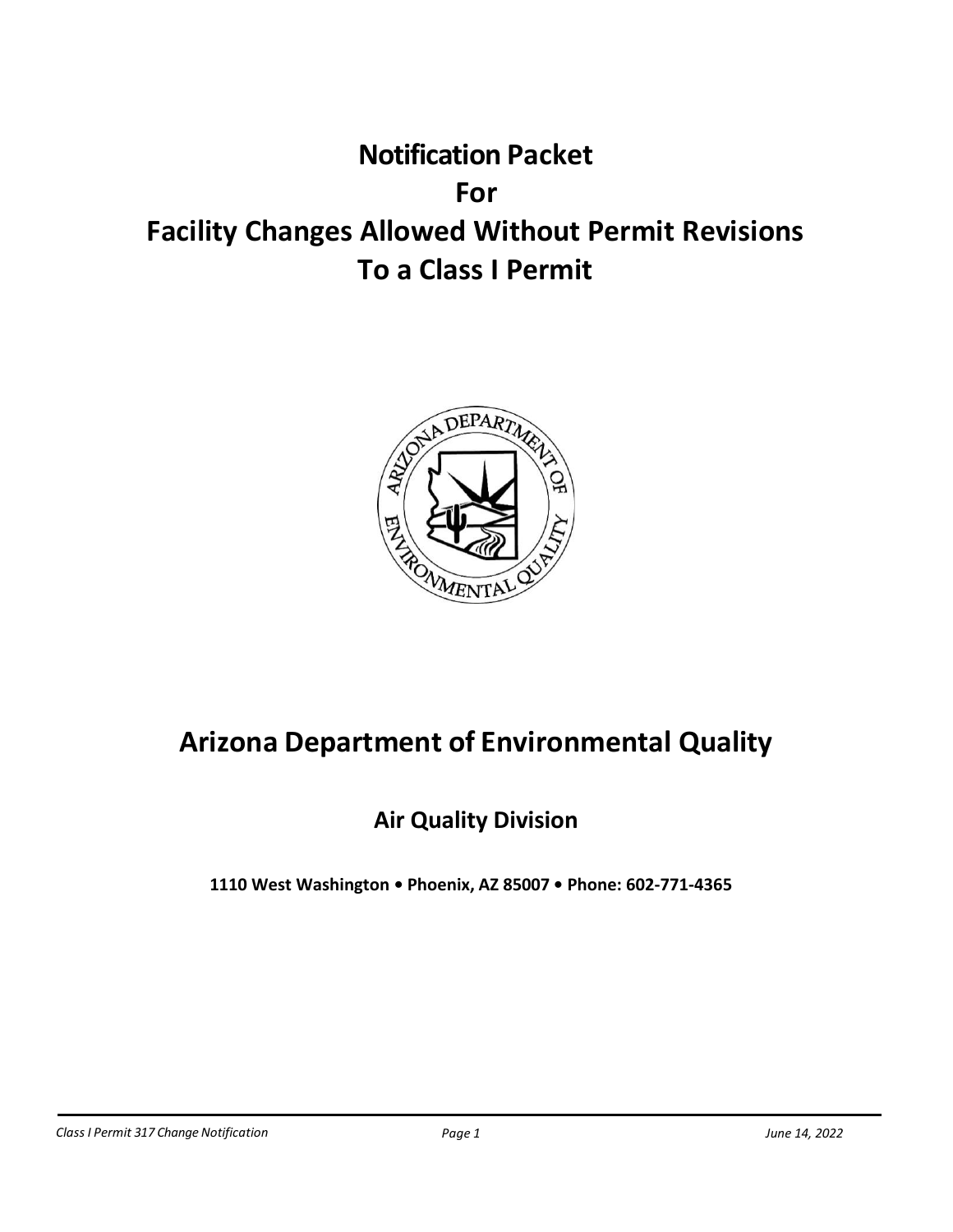## **Table of Contents**

| 1.1 |                                                                         |  |
|-----|-------------------------------------------------------------------------|--|
| 1.2 | WHEN TO SUBMIT THE FACILITY CHANGE WITHOUT PERMIT REVISION (317 CHANGE) |  |
|     |                                                                         |  |
| 1.3 |                                                                         |  |
| 1.4 |                                                                         |  |
| 1.5 |                                                                         |  |
|     | SECTION 2.0 - DOES THE CHANGE PROPOSED QUALIFY FOR A 317 CHANGE?  5     |  |
|     |                                                                         |  |
| 3.1 |                                                                         |  |
| 3.2 |                                                                         |  |
| 3.3 |                                                                         |  |
| 3.4 |                                                                         |  |
|     | SECTION 4.0 - NOTIFICATION ADMINISTRATIVE COMPLETENESS CHECKLIST 14     |  |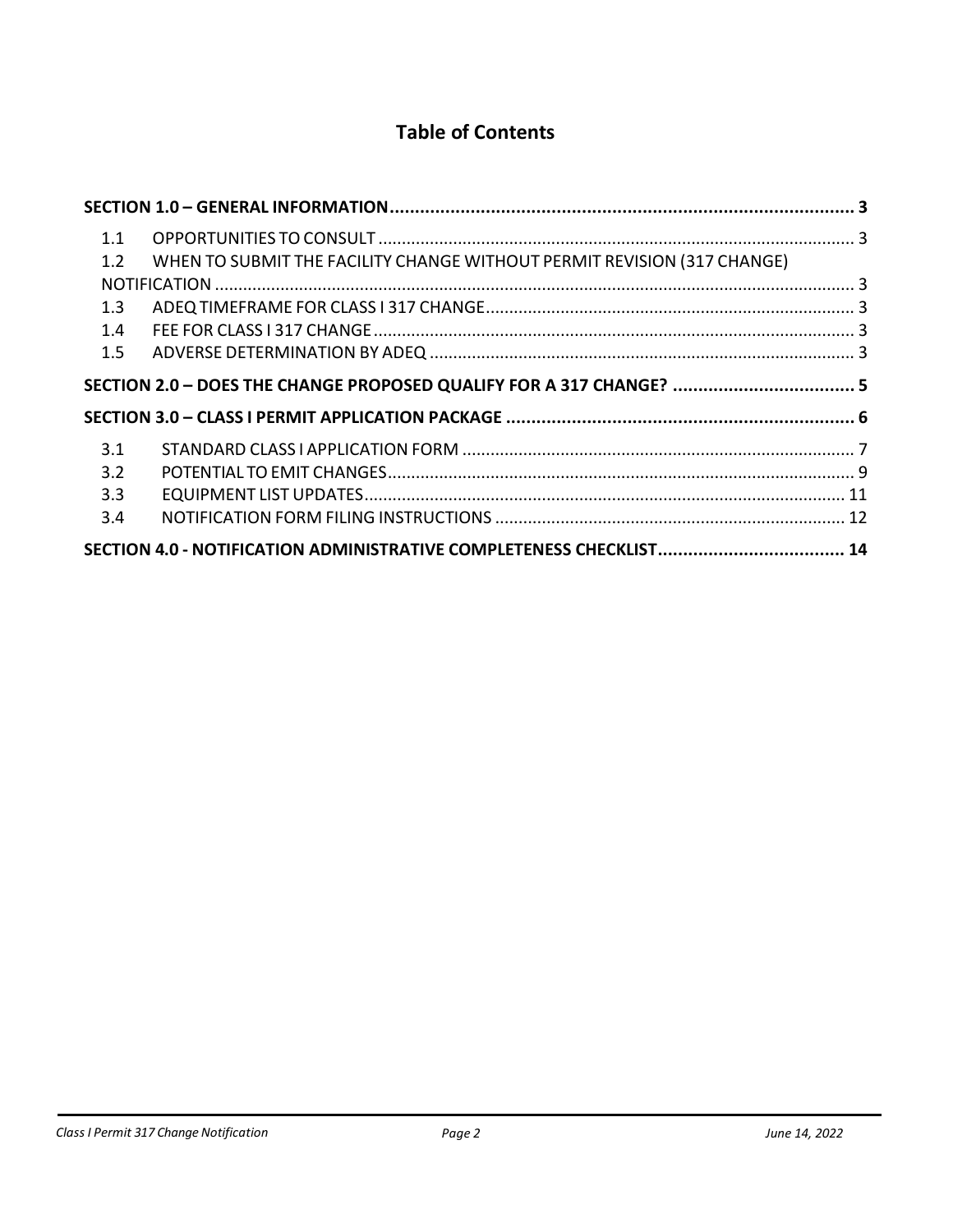## **SECTION 1.0 – GENERAL INFORMATION**

### <span id="page-2-1"></span><span id="page-2-0"></span>**1.1 OPPORTUNITIES TO CONSULT**

The Department is available for consultation meetings. All requests should be made by contacting the Department at [airpermits@azdeq.gov](mailto:airpermits@azdeq.gov) or David Kim 602-771-4365.

## <span id="page-2-2"></span>**1.2 WHEN TO SUBMIT THE FACILITY CHANGE WITHOUT PERMIT REVISION (317 CHANGE) NOTIFICATION**

Submit the notification in a timely manner so that the Director and the Administrator would receive it within a minimum of seven working days in advance of the change. If the notification is associated with emergency conditions, such as malfunctions necessitating the replacement of equipment, it may be provided less than seven working days in advance of the change but must be provided as far in advance of the change or, if advance notification is not practicable, as soon after the change as possible.

### <span id="page-2-3"></span>**1.3 ADEQ TIMEFRAME FOR CLASS I 317 CHANGE**

ADEQ usually responds to the notification within 4 calendar days either concurring that the proposed change qualified for a 317 change or whether a permit revision is required.

#### <span id="page-2-4"></span>**1.4 FEE FOR CLASS I 317 CHANGE**

There is no processing fee for a Class I 317 change.

#### <span id="page-2-5"></span>**1.5 ADVERSE DETERMINATION BY ADEQ**

We require that all notifications submitted for processing are complete and ready for technical review upon receipt. Complete and accurate information is required in order to keep processing timelines reasonable.

When preparing a notification, please be aware that ADEQ may make an adverse determination (i.e. that the change does not qualify under rule 317) based on the contents of the notification without requesting supplemental information. Adverse decisions may result from the following:

- Notification is incomplete.
- The contact information on the notification is incorrect, or the contact cannot be reached to answer questions about the project.

If you receive an adverse determination from ADEQ:

- You will be informed specifically why the determination was made
- You will have the right to re-apply with additional information
- You will be able to consult with ADEQ on what information is required before re-submitting
- You will have the right to appeal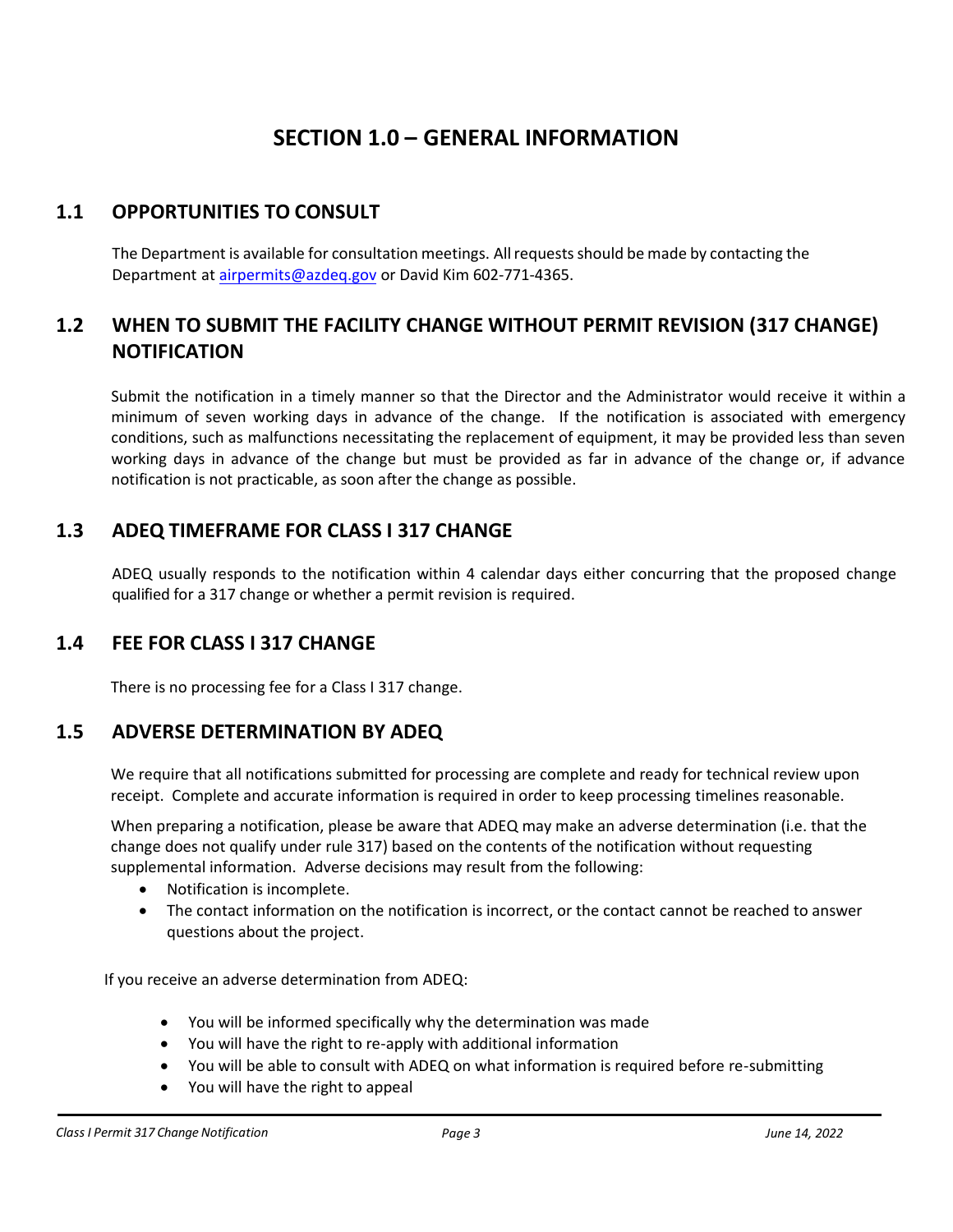If you are unsure if you may receive an adverse determination, we suggest a pre-notification consultation meeting (see Sectio[n 1.1](#page-2-1) above)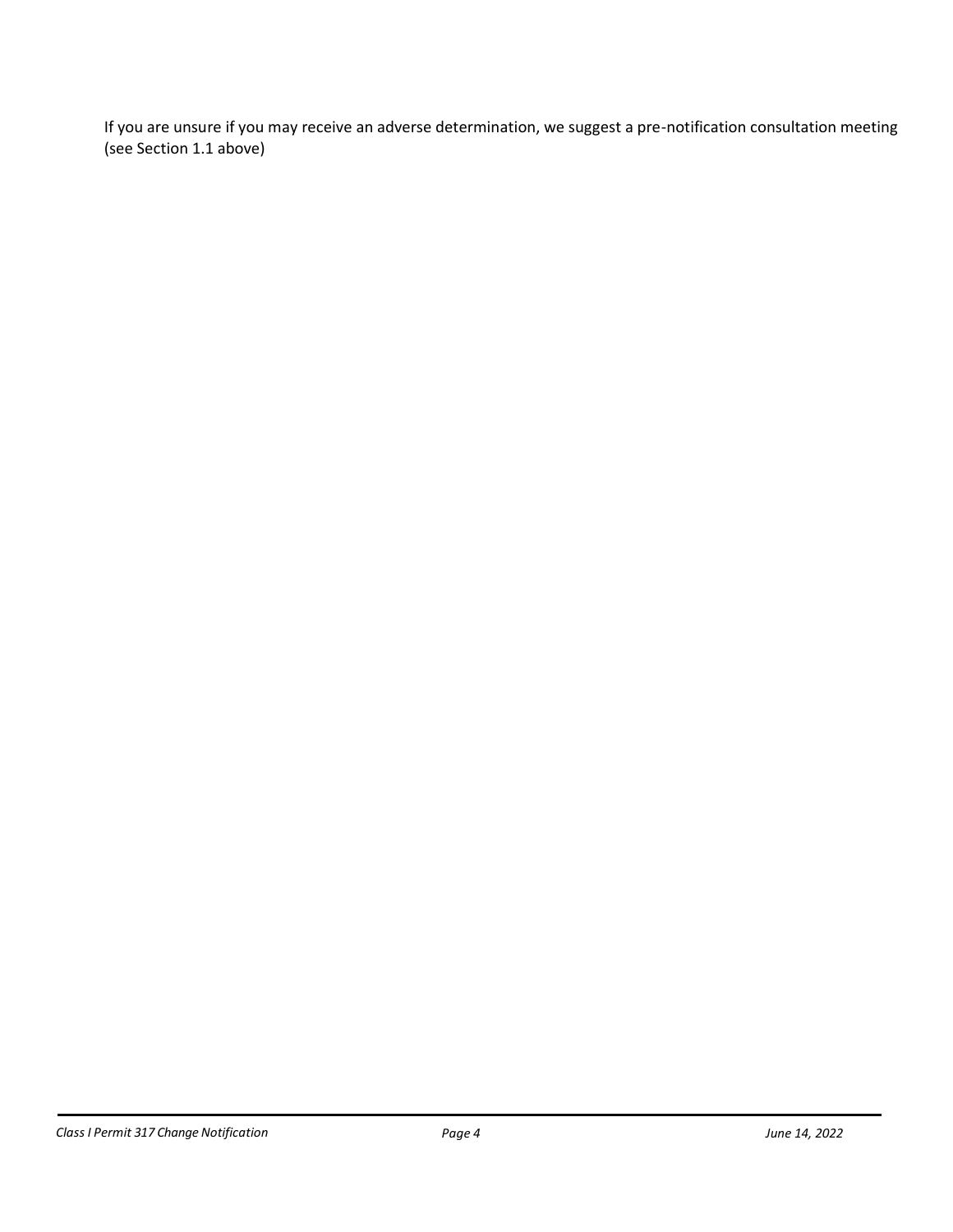## <span id="page-4-0"></span>**SECTION 2.0 – DOES THE CHANGE PROPOSED QUALIFY FOR A 317 CHANGE?**

#### **2.1 A facility with a Class I permit may make changes that contravene an express permit term without a permit revision if all of the following apply:**

- 2.1.1 The changes are not modifications under any provision of Title I of the Act or under A.R.S. § 49-401.01(24);
- 2.1.2 The changes do not exceed the emissions allowable under the permit whether expressed therein as a rate of emissions the permit whether expressed therein as a rate of emissions or in terms of total emissions;
- 2.1.3 The changes do not violate any applicable requirements or trigger any additional applicable requirements;
- 2.1.4 The changes satisfy all requirements for a minor permit revision under R18-2-319(A);
- 2.1.5 The changes do not contravene federally enforceable permit terms and conditions that are monitoring (including test methods), recordkeeping, reporting, or compliance certification requirements; and
- 2.1.6 The changes do not constitute a minor NSR modification.

Notifiers are suggested to refer to Minor NSR Review Guidance Document available at: [http://www.azdeq.gov/environ/air/permits/permitapplications.html.](http://www.azdeq.gov/environ/air/permits/permitapplications.html)

- 2.1.7 The substitution of an item of process or pollution control equipment for an identical or substantially similar item of process or pollution control equipment shall qualify as a change that does not require a permit revision, if the substitution meets all of the requirements of A.A.C. R18-2-317.A, D, and E.
- **2.2 If emission trading within the facility is allowed by the permit under R18-2-306(A)(12), then such emission trading may be performed with this notification form.**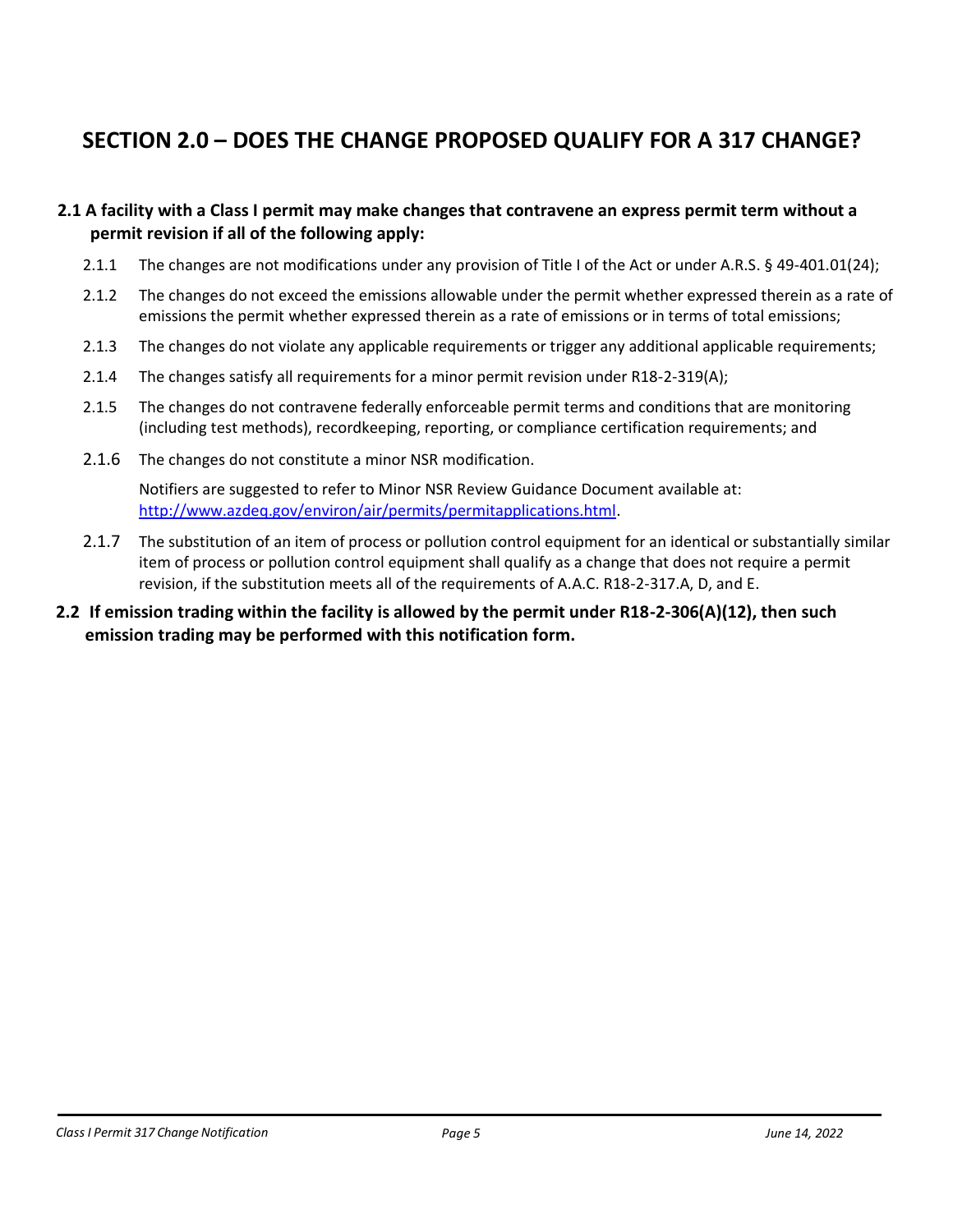## <span id="page-5-0"></span>**SECTION 3.0 – CLASS I PERMIT APPLICATION PACKAGE**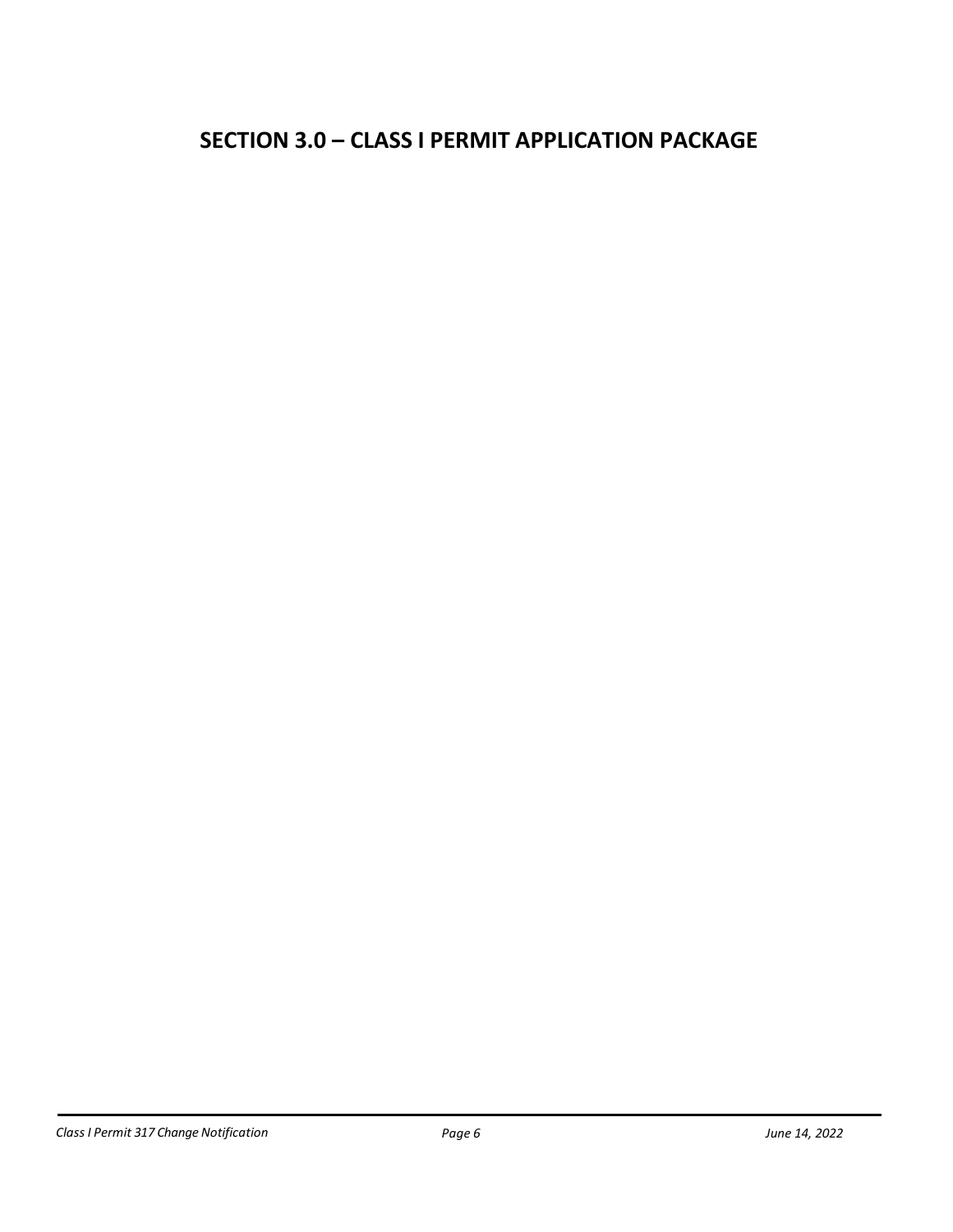#### **3.1 STANDARD CLASS I APPLICATION FORM ARIZONA DEPARTMENT OF ENVIRONMENTAL QUALITY Air Quality Division 1110 West Washington • Phoenix, AZ 85007 • Phone: (602) 771-4365**

<span id="page-6-0"></span>1. Permit to be issued to (Business license name of organization that is to receive permit):

| 2.  |                       |                                                               |                                                                                                                                                                                                                                                                                                                                                                                                                                                                                                                                                                                                                                                                                                                                                                                                                                                             |  |  |  |  |  |  |
|-----|-----------------------|---------------------------------------------------------------|-------------------------------------------------------------------------------------------------------------------------------------------------------------------------------------------------------------------------------------------------------------------------------------------------------------------------------------------------------------------------------------------------------------------------------------------------------------------------------------------------------------------------------------------------------------------------------------------------------------------------------------------------------------------------------------------------------------------------------------------------------------------------------------------------------------------------------------------------------------|--|--|--|--|--|--|
|     |                       |                                                               |                                                                                                                                                                                                                                                                                                                                                                                                                                                                                                                                                                                                                                                                                                                                                                                                                                                             |  |  |  |  |  |  |
| 3.  |                       |                                                               |                                                                                                                                                                                                                                                                                                                                                                                                                                                                                                                                                                                                                                                                                                                                                                                                                                                             |  |  |  |  |  |  |
|     |                       |                                                               |                                                                                                                                                                                                                                                                                                                                                                                                                                                                                                                                                                                                                                                                                                                                                                                                                                                             |  |  |  |  |  |  |
| 4.  |                       |                                                               |                                                                                                                                                                                                                                                                                                                                                                                                                                                                                                                                                                                                                                                                                                                                                                                                                                                             |  |  |  |  |  |  |
|     |                       |                                                               |                                                                                                                                                                                                                                                                                                                                                                                                                                                                                                                                                                                                                                                                                                                                                                                                                                                             |  |  |  |  |  |  |
| 5.  |                       |                                                               |                                                                                                                                                                                                                                                                                                                                                                                                                                                                                                                                                                                                                                                                                                                                                                                                                                                             |  |  |  |  |  |  |
|     |                       |                                                               |                                                                                                                                                                                                                                                                                                                                                                                                                                                                                                                                                                                                                                                                                                                                                                                                                                                             |  |  |  |  |  |  |
| 6.  |                       |                                                               | Plant Site Name: 1996. The Contract of the Contract of the Contract of the Contract of the Contract of the Contract of the Contract of the Contract of the Contract of the Contract of the Contract of the Contract of the Con                                                                                                                                                                                                                                                                                                                                                                                                                                                                                                                                                                                                                              |  |  |  |  |  |  |
| 7.  |                       |                                                               |                                                                                                                                                                                                                                                                                                                                                                                                                                                                                                                                                                                                                                                                                                                                                                                                                                                             |  |  |  |  |  |  |
|     |                       |                                                               |                                                                                                                                                                                                                                                                                                                                                                                                                                                                                                                                                                                                                                                                                                                                                                                                                                                             |  |  |  |  |  |  |
|     |                       |                                                               |                                                                                                                                                                                                                                                                                                                                                                                                                                                                                                                                                                                                                                                                                                                                                                                                                                                             |  |  |  |  |  |  |
|     |                       |                                                               |                                                                                                                                                                                                                                                                                                                                                                                                                                                                                                                                                                                                                                                                                                                                                                                                                                                             |  |  |  |  |  |  |
|     |                       |                                                               |                                                                                                                                                                                                                                                                                                                                                                                                                                                                                                                                                                                                                                                                                                                                                                                                                                                             |  |  |  |  |  |  |
| 8.  |                       |                                                               | General Nature of Business: Law March 2014 19:30 19:30 19:30 19:30 19:30 19:30 19:30 19:30 19:30 19:30 19:30 1                                                                                                                                                                                                                                                                                                                                                                                                                                                                                                                                                                                                                                                                                                                                              |  |  |  |  |  |  |
| 9.  | Type of Organization: | $\Box$ Corporation $\Box$ Individual Owner $\Box$ Partnership | □ Government Entity (Government Facility Code<br>$\rightarrow$                                                                                                                                                                                                                                                                                                                                                                                                                                                                                                                                                                                                                                                                                                                                                                                              |  |  |  |  |  |  |
| 10. |                       |                                                               | Existing permit number (and exp. date): Notified a state of the state of the state of the state of the state of the state of the state of the state of the state of the state of the state of the state of the state of the st                                                                                                                                                                                                                                                                                                                                                                                                                                                                                                                                                                                                                              |  |  |  |  |  |  |
|     |                       |                                                               |                                                                                                                                                                                                                                                                                                                                                                                                                                                                                                                                                                                                                                                                                                                                                                                                                                                             |  |  |  |  |  |  |
|     |                       |                                                               | Primary Standard Industrial Classification Code: Name of the Standard Standard Standard Industrial Classification                                                                                                                                                                                                                                                                                                                                                                                                                                                                                                                                                                                                                                                                                                                                           |  |  |  |  |  |  |
| 11. |                       |                                                               | I certify that I have knowledge of the facts herein set forth, that the same are true, accurate and complete to the<br>best of my knowledge and belief, and that all information not identified by me as confidential in nature shall be<br>treated by ADEQ as public record. I also attest that I am in compliance with the applicable requirements of the Permit<br>and will continue to comply with such requirements and any future requirements that become effective during the<br>life of the Permit. I will present a certification of compliance to ADEQ no less than annually and more frequently if<br>specified by ADEQ. I further state that I will assume responsibility for the construction, modification, or operation<br>of the source in accordance with Arizona Administrative Code, Title 18, Chapter 2 and any permit issued thereof. |  |  |  |  |  |  |
|     |                       |                                                               |                                                                                                                                                                                                                                                                                                                                                                                                                                                                                                                                                                                                                                                                                                                                                                                                                                                             |  |  |  |  |  |  |
|     |                       |                                                               |                                                                                                                                                                                                                                                                                                                                                                                                                                                                                                                                                                                                                                                                                                                                                                                                                                                             |  |  |  |  |  |  |
|     |                       |                                                               |                                                                                                                                                                                                                                                                                                                                                                                                                                                                                                                                                                                                                                                                                                                                                                                                                                                             |  |  |  |  |  |  |
|     |                       |                                                               |                                                                                                                                                                                                                                                                                                                                                                                                                                                                                                                                                                                                                                                                                                                                                                                                                                                             |  |  |  |  |  |  |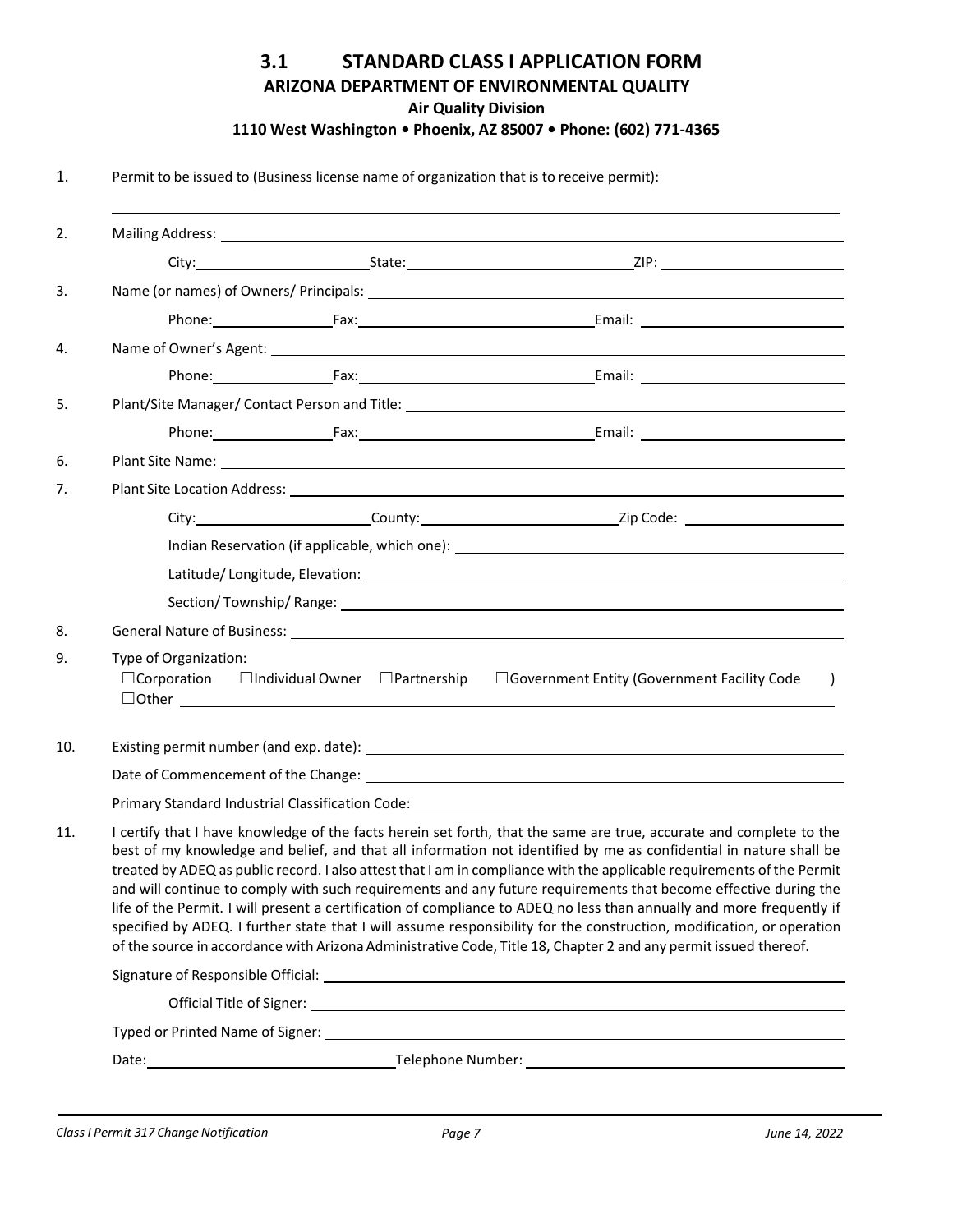## **Instructions for Standard Class I Permit Application Form**

ADEQ requires all applicants to submit a completed Standard Permit Application Form.

*Items #1 through #5* of the application form are self-explanatory. The rest are explained below in detail.

Item #6: asks for the Plant/Site Manager or Contact Person. This should be the person who is responsible for implementing the permit at the facility and the person ADEQ may contact for additional information.

*Item #7:* requests the current or proposed location of the facility.

*Item #8:* asks for the general nature of business. This should be in terms of what is produced at the plant.

*Item #9:* if the "other" box is checked, please be specific as to what the organization is.

*Item #10***:** The Date of Commencement of the Change is the expected date that the change will begin. The Standard Industrial Classification Code is a number which describes the type of facility.

*Item #11***:** The "Responsible Official" is the owner or a partner of the company in most cases. Please see the definition of "Responsible Official" in Section [SECTION](#page-5-0) 3.0 – CLASS I

PERMIT [APPLICATION](#page-5-0) PACKAGE of this package.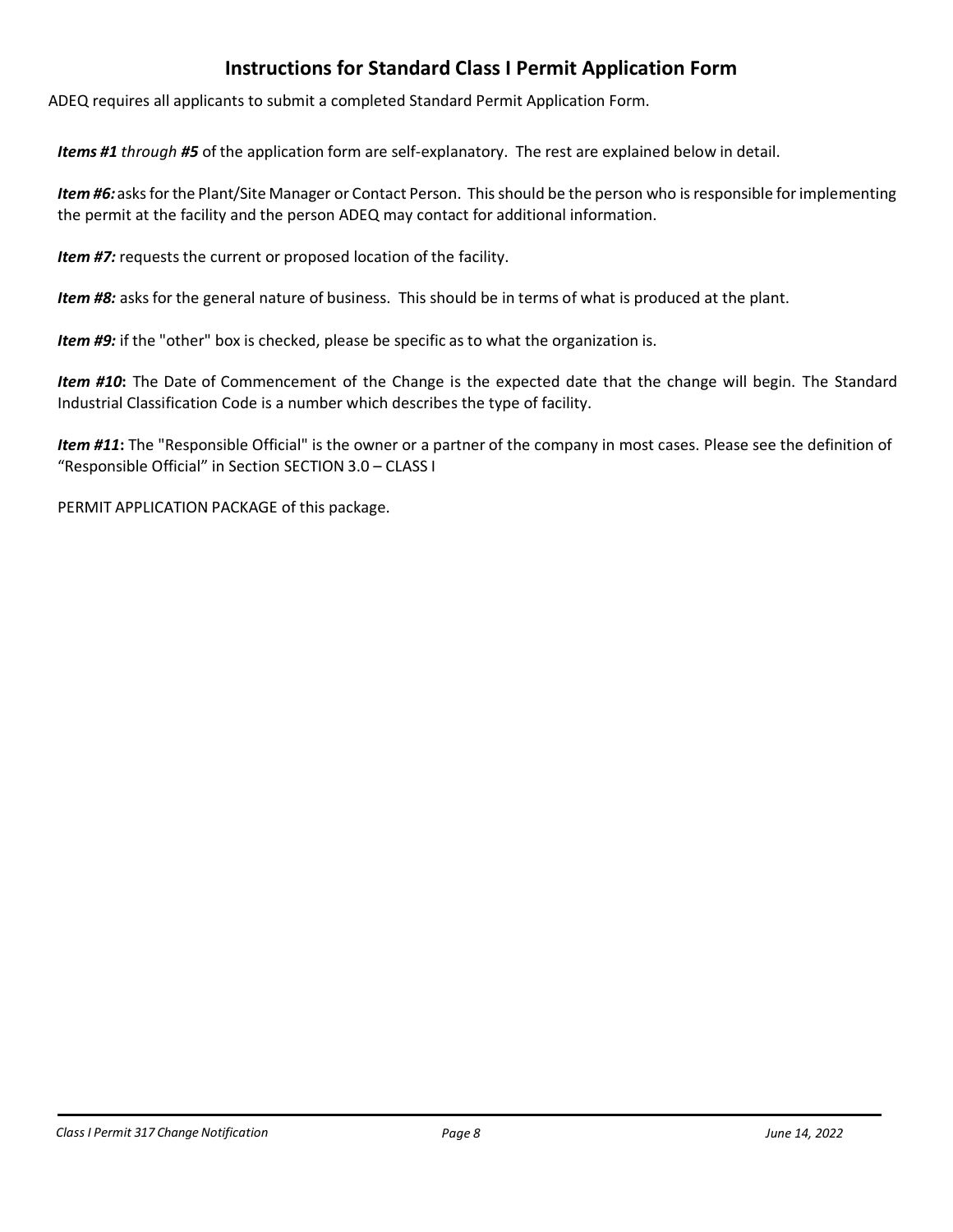#### **3.2 POTENTIAL TO EMIT CHANGES**

Estimated "Potential to Emit" per A.A.C. R18-2-101. <br>
<u>Estimated "Potential to Emit" per A.A.C. R18-2-101.</u>

Review of notification and issuance of permits will be expedited by supplying all necessary information on this Table.

<span id="page-8-0"></span>

| REGULATED AIR POLLUTANT DATA (BEFORE CHANGES) [1] |             |                                                | REGULATED AIR POLLUTANT DATA (AFTER CHANGES) [1] |                    |                              |  |                                                |                                                                                                                                                                                                                                                                                                                                                                                                                                                                                                                                                                                                                                                                                                                                                                                                                                                                                                     |  |
|---------------------------------------------------|-------------|------------------------------------------------|--------------------------------------------------|--------------------|------------------------------|--|------------------------------------------------|-----------------------------------------------------------------------------------------------------------------------------------------------------------------------------------------------------------------------------------------------------------------------------------------------------------------------------------------------------------------------------------------------------------------------------------------------------------------------------------------------------------------------------------------------------------------------------------------------------------------------------------------------------------------------------------------------------------------------------------------------------------------------------------------------------------------------------------------------------------------------------------------------------|--|
| <b>EMISSION POINT[2]</b>                          |             | <b>CHEMICAL COMPOSITION</b><br>OF TOTAL STREAM | AIR POLLUTANT<br><b>EMISSION RATE</b>            |                    | <b>EMISSION POINT[2]</b>     |  | <b>CHEMICAL COMPOSITION</b><br>OF TOTAL STREAM | AIR POLLUTANT<br><b>EMISSION RATE</b>                                                                                                                                                                                                                                                                                                                                                                                                                                                                                                                                                                                                                                                                                                                                                                                                                                                               |  |
| <b>NUMBER</b>                                     | <b>NAME</b> | REGULATED AIR<br>POLLUTANT NAME <sup>[3]</sup> | LB/HR.[4]                                        | TPY <sup>[5]</sup> | <b>NUMBER</b><br><b>NAME</b> |  | REGULATED AIR<br>POLLUTANT NAME <sup>[3]</sup> | TPY <sup>[5]</sup><br>LB/HR.<br>$[4] % \includegraphics[width=0.9\columnwidth]{figures/fig_4} \caption{A graph shows a function of the number of times, and the number of times, in the right, the number of times, in the right, the number of times, in the right, the number of times, in the right, the number of times, in the right, the number of times, in the right, the number of times, in the right, the number of times, in the right, the number of times, in the right, the number of times, in the right, the number of times, in the right, the number of times, in the right, the number of times, in the right, the number of times, in the right, the number of times, in the right, the number of times, in the right, the number of times, in the right, the number of times, in the right, the number of times, in the right, the number of times, in the right, the number$ |  |
|                                                   |             |                                                |                                                  |                    |                              |  |                                                |                                                                                                                                                                                                                                                                                                                                                                                                                                                                                                                                                                                                                                                                                                                                                                                                                                                                                                     |  |
|                                                   |             |                                                |                                                  |                    |                              |  |                                                |                                                                                                                                                                                                                                                                                                                                                                                                                                                                                                                                                                                                                                                                                                                                                                                                                                                                                                     |  |
|                                                   |             |                                                |                                                  |                    |                              |  |                                                |                                                                                                                                                                                                                                                                                                                                                                                                                                                                                                                                                                                                                                                                                                                                                                                                                                                                                                     |  |
|                                                   |             |                                                |                                                  |                    |                              |  |                                                |                                                                                                                                                                                                                                                                                                                                                                                                                                                                                                                                                                                                                                                                                                                                                                                                                                                                                                     |  |
|                                                   |             |                                                |                                                  |                    |                              |  |                                                |                                                                                                                                                                                                                                                                                                                                                                                                                                                                                                                                                                                                                                                                                                                                                                                                                                                                                                     |  |
|                                                   |             |                                                |                                                  |                    |                              |  |                                                |                                                                                                                                                                                                                                                                                                                                                                                                                                                                                                                                                                                                                                                                                                                                                                                                                                                                                                     |  |
|                                                   |             |                                                |                                                  |                    |                              |  |                                                |                                                                                                                                                                                                                                                                                                                                                                                                                                                                                                                                                                                                                                                                                                                                                                                                                                                                                                     |  |
|                                                   |             |                                                |                                                  |                    |                              |  |                                                |                                                                                                                                                                                                                                                                                                                                                                                                                                                                                                                                                                                                                                                                                                                                                                                                                                                                                                     |  |
|                                                   |             |                                                |                                                  |                    |                              |  |                                                |                                                                                                                                                                                                                                                                                                                                                                                                                                                                                                                                                                                                                                                                                                                                                                                                                                                                                                     |  |
|                                                   |             |                                                |                                                  |                    |                              |  |                                                |                                                                                                                                                                                                                                                                                                                                                                                                                                                                                                                                                                                                                                                                                                                                                                                                                                                                                                     |  |
|                                                   |             |                                                |                                                  |                    |                              |  |                                                |                                                                                                                                                                                                                                                                                                                                                                                                                                                                                                                                                                                                                                                                                                                                                                                                                                                                                                     |  |
|                                                   |             |                                                |                                                  |                    |                              |  |                                                |                                                                                                                                                                                                                                                                                                                                                                                                                                                                                                                                                                                                                                                                                                                                                                                                                                                                                                     |  |
|                                                   |             |                                                |                                                  |                    |                              |  |                                                |                                                                                                                                                                                                                                                                                                                                                                                                                                                                                                                                                                                                                                                                                                                                                                                                                                                                                                     |  |
|                                                   |             |                                                |                                                  |                    |                              |  |                                                |                                                                                                                                                                                                                                                                                                                                                                                                                                                                                                                                                                                                                                                                                                                                                                                                                                                                                                     |  |
|                                                   |             |                                                |                                                  |                    |                              |  |                                                |                                                                                                                                                                                                                                                                                                                                                                                                                                                                                                                                                                                                                                                                                                                                                                                                                                                                                                     |  |
|                                                   |             |                                                |                                                  |                    |                              |  |                                                |                                                                                                                                                                                                                                                                                                                                                                                                                                                                                                                                                                                                                                                                                                                                                                                                                                                                                                     |  |
|                                                   |             |                                                |                                                  |                    |                              |  |                                                |                                                                                                                                                                                                                                                                                                                                                                                                                                                                                                                                                                                                                                                                                                                                                                                                                                                                                                     |  |
|                                                   |             |                                                |                                                  |                    |                              |  |                                                |                                                                                                                                                                                                                                                                                                                                                                                                                                                                                                                                                                                                                                                                                                                                                                                                                                                                                                     |  |
|                                                   |             |                                                |                                                  |                    |                              |  |                                                |                                                                                                                                                                                                                                                                                                                                                                                                                                                                                                                                                                                                                                                                                                                                                                                                                                                                                                     |  |
|                                                   |             |                                                |                                                  |                    |                              |  |                                                |                                                                                                                                                                                                                                                                                                                                                                                                                                                                                                                                                                                                                                                                                                                                                                                                                                                                                                     |  |
|                                                   |             |                                                |                                                  |                    |                              |  |                                                |                                                                                                                                                                                                                                                                                                                                                                                                                                                                                                                                                                                                                                                                                                                                                                                                                                                                                                     |  |

PAGE\_\_\_OF \_\_\_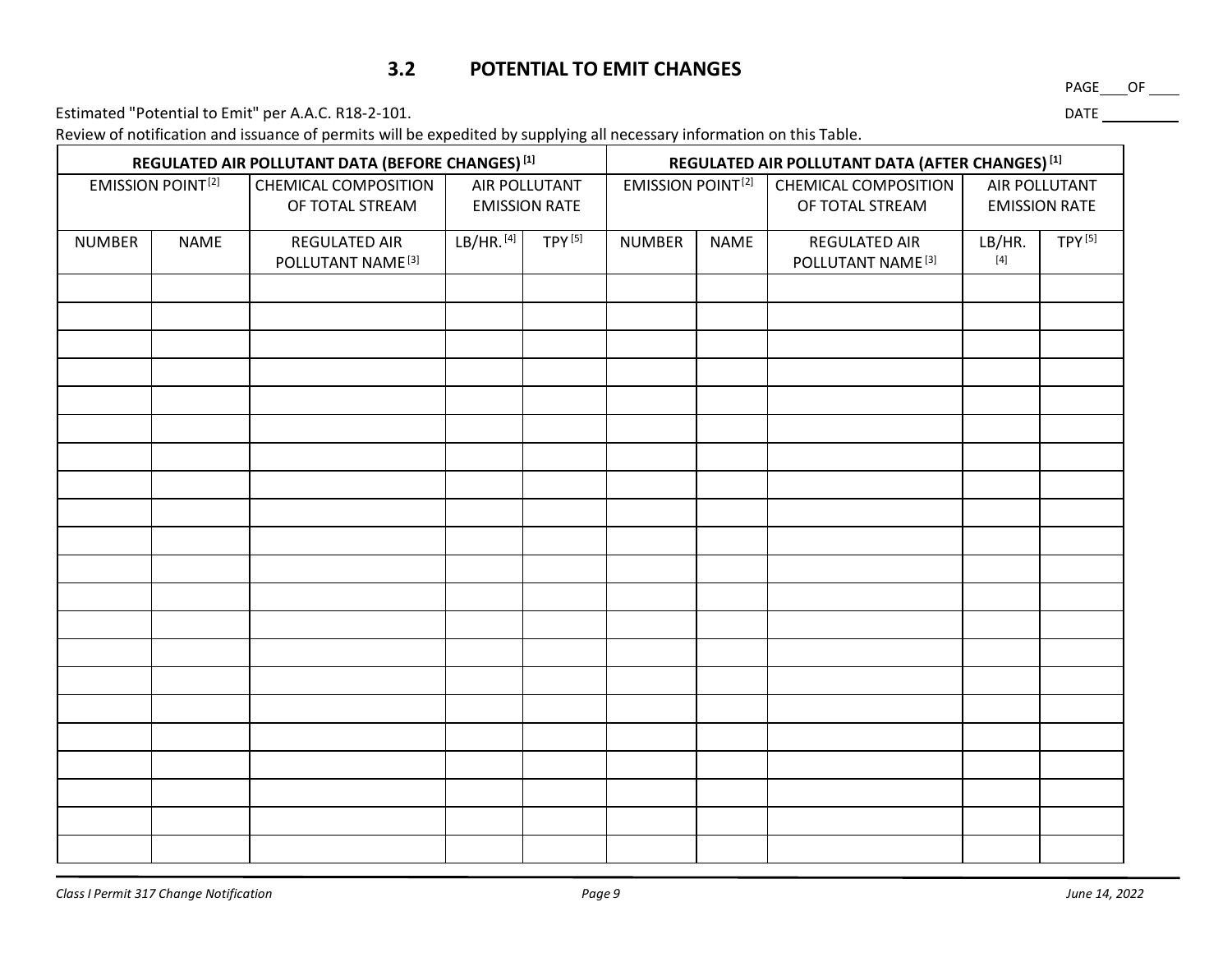| <b>REGULATED AIR</b><br>POLLUTANT NAME <sup>[3]</sup> | <b>TOTAL EMISSION CHANGES (LB/HR. [4])</b> | <b>TOTAL EMISSION CHANGES (TPY [5])</b> |
|-------------------------------------------------------|--------------------------------------------|-----------------------------------------|
|                                                       |                                            |                                         |
|                                                       |                                            |                                         |
|                                                       |                                            |                                         |
|                                                       |                                            |                                         |
|                                                       |                                            |                                         |
|                                                       |                                            |                                         |
|                                                       |                                            |                                         |

#### **General Instructions:**

- **1. Only the emissions related to the unit(s) affected by the proposed change(s) need to be listed above. Emission calculations in Excel Spreadsheets also should be submitted by email along with this notification to expedite the review process.**
- 2. Identify each emission point with a unique number for this plant site, consistent with emission point identification used on plot plan, previous permits, and Emissions Inventory Questionnaire. Include fugitive emissions. Limit emission point number to eight (8) character spaces. For each emission point use as many lines as necessary to list regulated air pollutant data. Typical emission point names are: heater, vent, boiler, tank, reactor, separator, baghouse, fugitive, etc. Abbreviations are O.K.
- 3. Components to be listed include regulated air pollutants as defined in A.A.C. R18-2-101. Examples of typical component names are: Carbon Monoxide (CO), Nitrogen Oxides (NO<sub>x</sub>), Sulfur Dioxide (SO<sub>2</sub>), Volatile Organic Compounds (VOC), particulate matter (PM), particulate no larger than 10 microns (PM $_{10}$ ), etc. Abbreviations are O.K.
- 4. Pounds per hour (LB/HR) is maximum potential emission rate expected by applicant.
- 5. Tons per year (TPY) is annual maximum potential emission expected by applicant, which takes into account process operating schedule.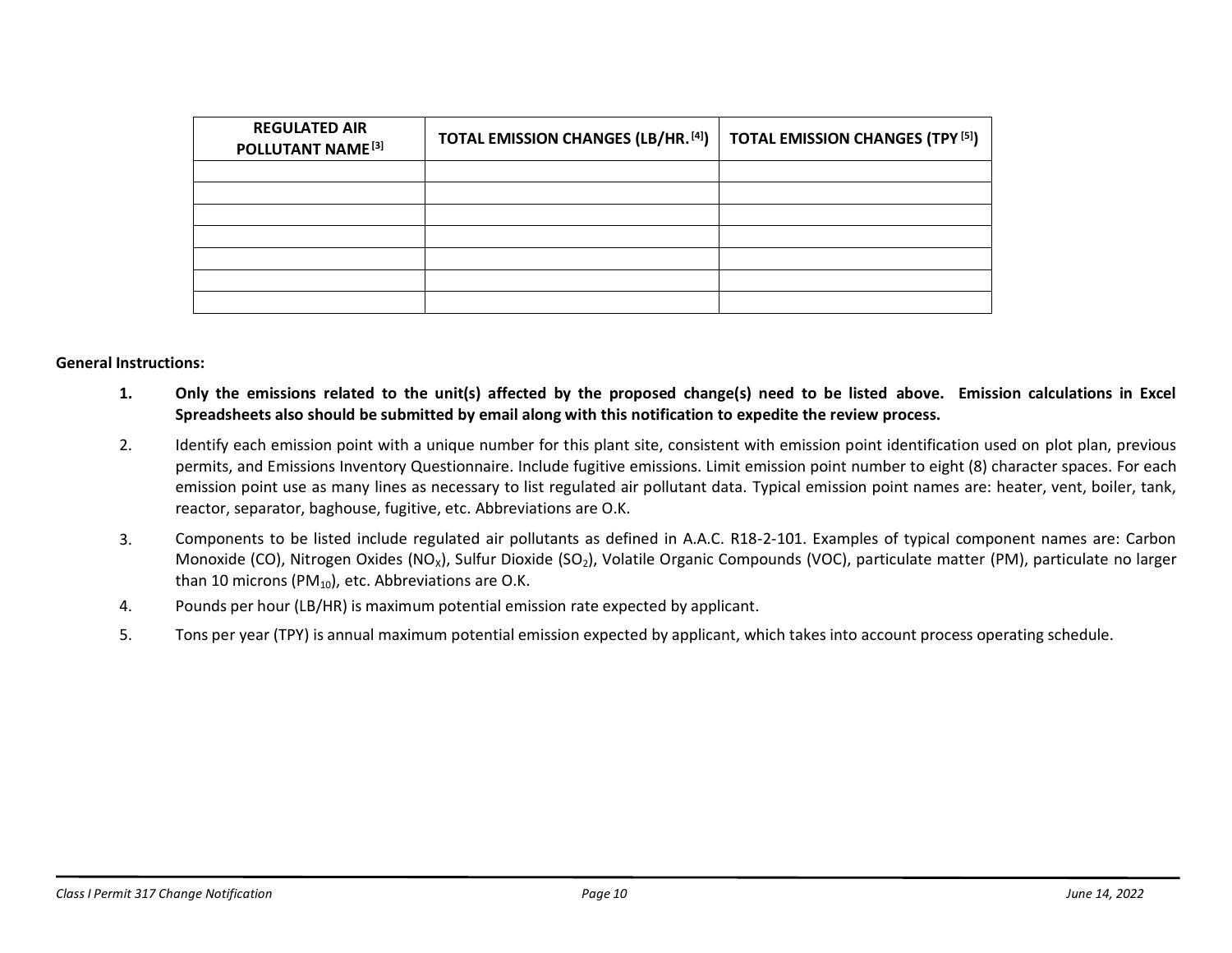### <span id="page-10-0"></span>**3.3 EQUIPMENT LIST UPDATES**

The following table should include the equipment list updates at the facility resulted from the proposed change(s), and should be completed with all the requested information. Be sure to notate the units (tons/hour, horsepower, etc.) when recording the Maximum Rated Capacity information, the Serial Number and/or the Equipment ID Number. The date of manufacture must be included inorder to determine if portions of the facility are NSPS applicable. Make additional copies of this form if necessary.

| <b>Type of Equipment</b> | <b>Maximum</b><br><b>Rated Capacity</b> | <b>Make</b> | <b>Model</b>           | <b>Serial Number</b> | Date of<br>Manufacture | <b>Equipment ID</b><br><b>Number</b> |  |  |  |
|--------------------------|-----------------------------------------|-------------|------------------------|----------------------|------------------------|--------------------------------------|--|--|--|
| <b>Removed Equipment</b> |                                         |             |                        |                      |                        |                                      |  |  |  |
|                          |                                         |             |                        |                      |                        |                                      |  |  |  |
|                          |                                         |             |                        |                      |                        |                                      |  |  |  |
|                          |                                         |             |                        |                      |                        |                                      |  |  |  |
|                          |                                         |             |                        |                      |                        |                                      |  |  |  |
|                          |                                         |             | <b>Added Equipment</b> |                      |                        |                                      |  |  |  |
|                          |                                         |             |                        |                      |                        |                                      |  |  |  |
|                          |                                         |             |                        |                      |                        |                                      |  |  |  |
|                          |                                         |             |                        |                      |                        |                                      |  |  |  |
|                          |                                         |             |                        |                      |                        |                                      |  |  |  |
|                          | <b>Updated Equipment</b>                |             |                        |                      |                        |                                      |  |  |  |
|                          |                                         |             |                        |                      |                        |                                      |  |  |  |
|                          |                                         |             |                        |                      |                        |                                      |  |  |  |
|                          |                                         |             |                        |                      |                        |                                      |  |  |  |
|                          |                                         |             |                        |                      |                        |                                      |  |  |  |
|                          |                                         |             |                        |                      |                        |                                      |  |  |  |
|                          |                                         |             |                        |                      |                        |                                      |  |  |  |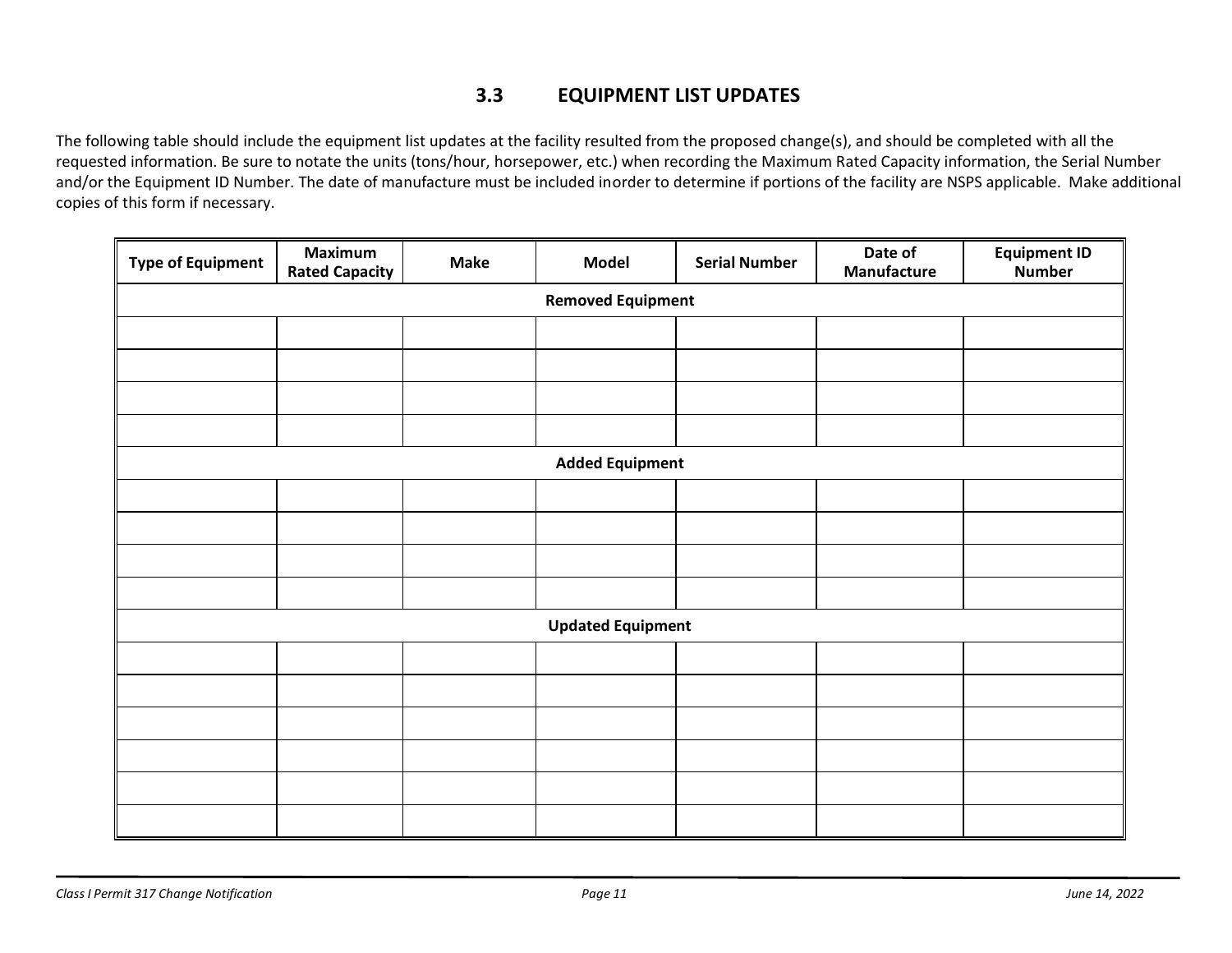## **3.4 NOTIFICATION FORM FILING INSTRUCTIONS**

<span id="page-11-0"></span>No notification shall be considered properly filed until the Director has determined that all information required by this notification form has been submitted. The Director may waive certain requirements. The notifier need only supply the information directly related to the proposed change(s). In addition to the information required on this notification form, the notifier shall supply the following if related to the proposed change(s):

- 1. Provide the following information. The information should demonstrate why the proposed change(s) qualifies (qualify) for a 317 change according to Section SECTION 2.0 – DOES [THE CHANGE PROPOSED QUALIFY](#page-4-0) FOR A 317 [CHANGE?.](#page-4-0) If the proposed change(s) does (do) not qualify for a 317 change, submit a minor or significant permit revision instead.
	- a. When the proposed change will occur;
	- b. A description of the change;
	- c. Any change in emissions of regulated air pollutants;
	- d. The pollutants emitted subject to the emissions trade, if any;
	- e. The provisions in the implementation plan that provide for the emissions trade with which the source will comply and any other information as may be required by the provisions in the implementation plan authorizing the trade;
	- f. If the emissions trading provisions of the implementation plan are invoked, then the permit requirements with which the source will comply; and
	- g. Any permit term or condition that is no longer applicable as a result of the change.
- 2. Provide a description of all process and control equipment that are involved in the proposed change(s) including:
	- a. Name.
	- b. Make (if available).
	- c. Model (if available).
	- d. Serial number (if available).
	- e. Date of manufacture (if available).
	- f. Size/production capacity.
	- g. Type.
- 3. Submit the manufacturer's spec sheet(s) for the equipment that are involved in the proposed change(s).
- 4. Calculations on which all information requested in this notification is based.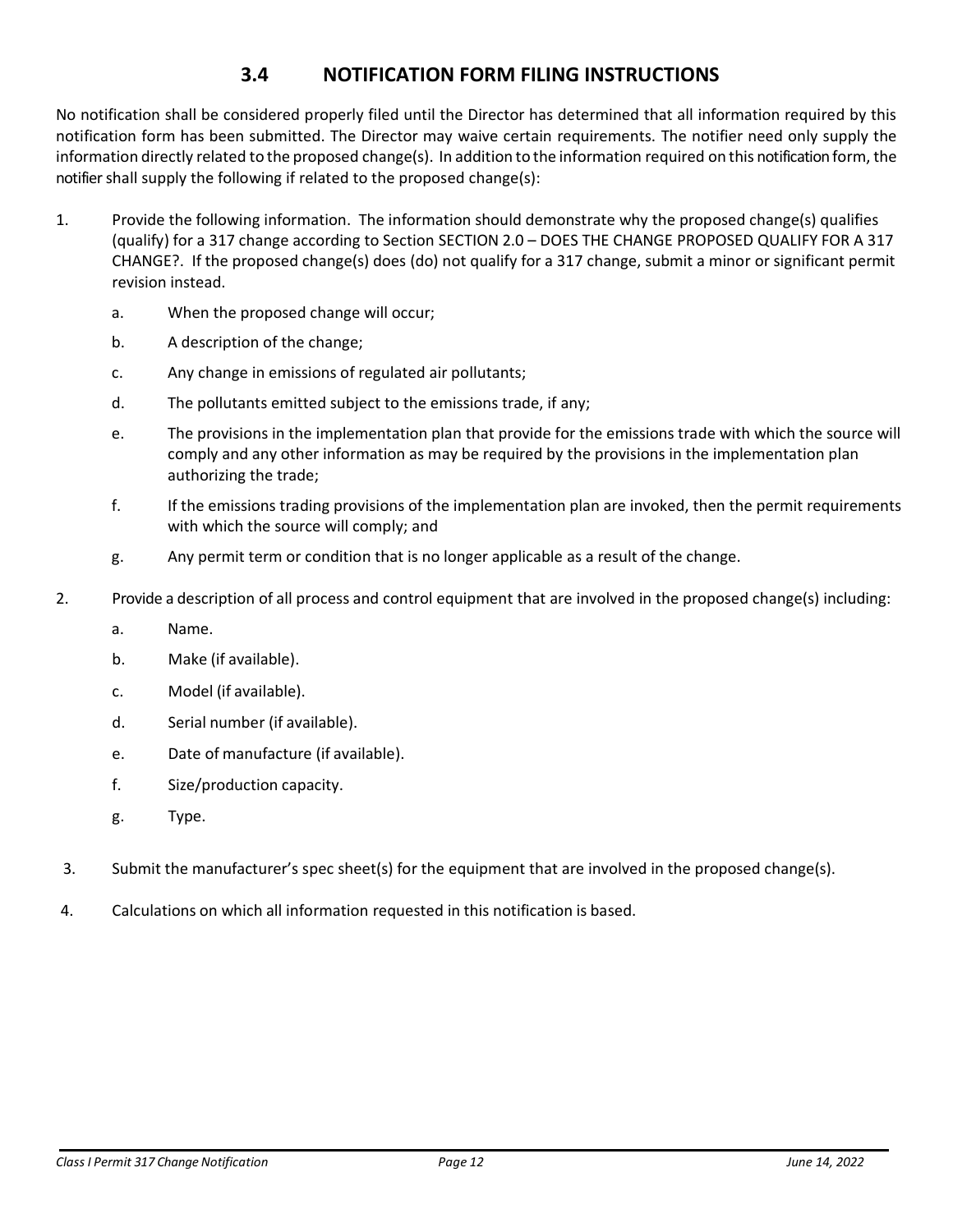#### **SUBMITTING A COMPLETE NOTIFICATION**

These directions are to be used in conjunction with the Standard Permit Application and Filing Instructions contained in Section 3.4 NOTIFICATION [FORM FILING INSTRUCTIONS](#page-11-0) of this package.

The standard application form and filing instructions are designed to assist the notifier in providing the information which will allow the Arizona Department of Environmental Quality (ADEQ) to determine the applicability of 317 change, the applicable regulations, and determine if the standards will be met.

#### Standard Permit Application Form (Page 6 of the Notification Packet)

#### Emissions

Notifiers must submit the potential to emit of the affected emission units. Emission estimates allow ADEQ to determine the applicability of 317 change, the applicable requirements, and whether or not the standards can be met.

#### Emission Sources Form

The Emissions Sources Form is to be used to submit the emission changes in a concise manner. The emission point name and number should correspond to the site diagram. The potential emissions must be reported in terms of pounds per hour and tons per year.

#### Calculating Emissions

Some commonly seen methodologies that were approved by ADEQ in the past:

- EPA's Compilation of Air Pollutant Emission Factors (AP-42)
	- most commonly used and always accepted
	- generally does not include HAPs emissions
	- generally does not speciate VOCs
- Emission tests from a similar plant or the actual plant
- Other published studies provided conditions are similar (will be used most often to estimate HAPs)
- Engineering calculations such as a material balance
- Include all information and references used to estimate emissions (ADEQ prefers copies of the references used)

#### Information Used to Estimate Emissions

- Maximum annual and hourly process rates for each piece of equipment
- The net emission changes from the proposed change(s)
- Type and composition of fuels used (e.g. sulfur content)
- Annual and hourly quantity of fuel used
- Heating value of fuel
- Annual and hourly quantity of raw materials used
- Operating schedule
	- Hours per day
	- Days Per year
	- Percent of annual production by season
- Material balance (if used)
- All calculations